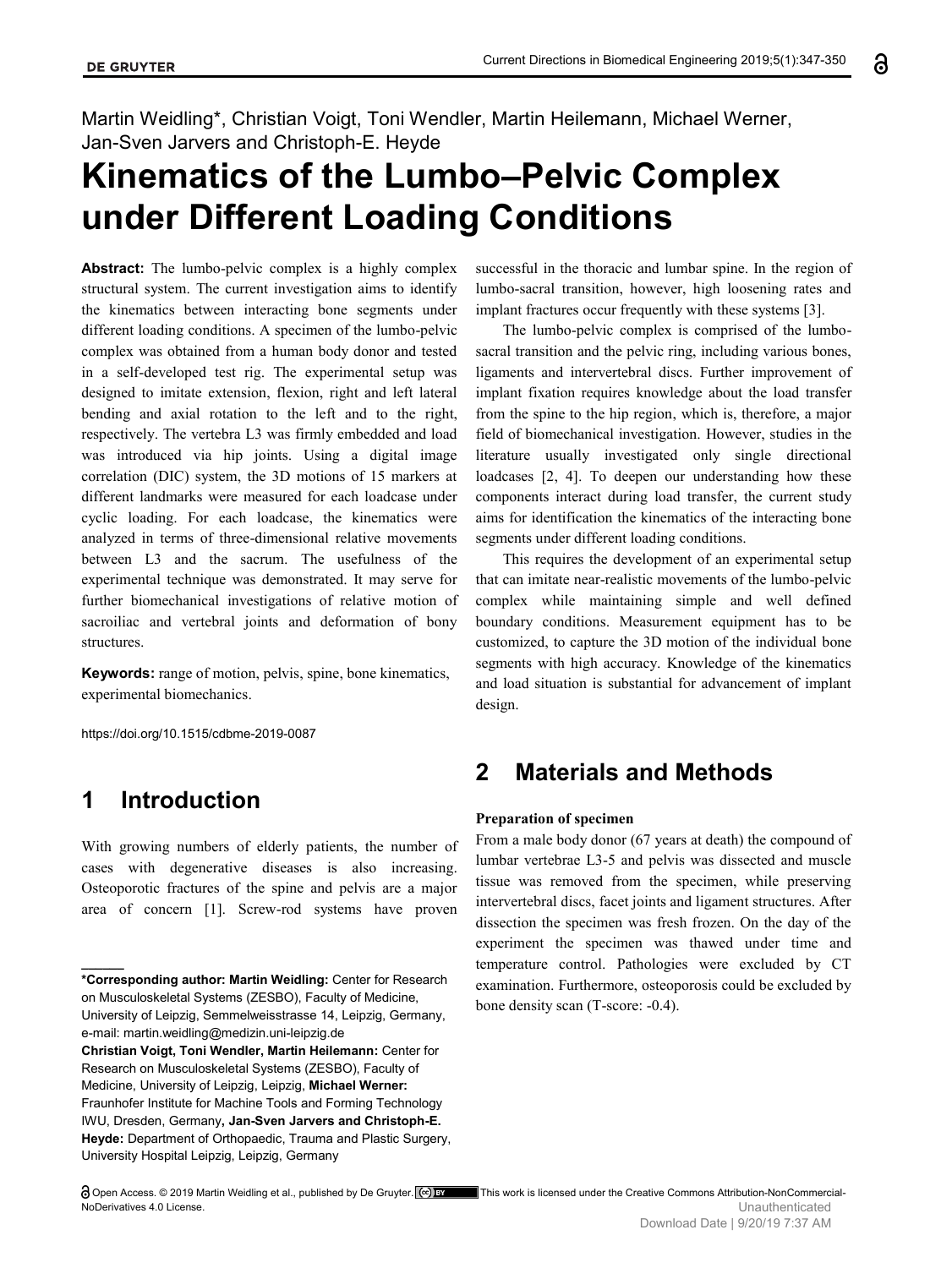

**Figure 1:** Experimental setup: a – CAD-concept of the experimental setup; b – Human bone and soft tissue specimen including measurement markers at anatomical landmarks, evaluated markers of the current study are indicated with a green dot.

The specimen was embedded with the L3 inside a mounting socket using polyurethane casting resin RenCast® (Huntsman Int. LLC, USA), while aligning the intervertebral joint L3/L4 parallel with the rim and the base plate of the mounting socket. Prior alignment of the specimen in the mounting socket allows for positioning the specimen corresponding to an upright body posture, when the socket is mounted horizontally [6]. Care was taken to ensure that the mobility of the L3/L4 joint, especially at the facet joints and the intervertebral disc, remained undisturbed by the embedding material.

#### **Experimental setup**

The self-developed test rig was set up in a DYNA-MESS testing machine (Type 2082/000, built-in test modes: tensile, compression, torsion, DYNA-MESS, Aachen, Germany). The working axis of the testing machine is its central vertical axis, specified as Y-axis in the experimental coordinate system (Figure 1a). A locking hinge, which can be pre-set to different angular positions, was incorporated to fix the mounting socket with the specimen to the upper frame of the testing machine. Congruent spheres, made of aluminium, were inserted into the acetabula of the pelvis and checked for smooth mobility to represent intact physiological hip joints. The spheres were installed on posts which were sitting upright on a cross slide, which allowed them to freely move in the horizontal plane. The cross slide was mounted to the actuator driven base plate of the testing machine. In summary, the specimen was suspended with boundary conditions of rigid fixation at the upper end (L3) and of low friction sliding and vertical loading on the lower end (acetabula) while the Y-axis was the axis of all load applications.

Pins were inserted into the specimen at anatomical landmarks. Measurement markers in the shape of small plates with black and white speckle patterns were attached to these pins (Figure 1b). The markers were captured during movement in 3D space using a digital image correlation (DIC) system with a three-camera-setup (Q400, LIMESS Messtechnik und Software GmbH, Krefeld, Germany).



**Figure 2:** Tested loadcases: a – pictograms of loading scenario; b – evaluated cyclic force-displacement diagrams of complete specimen during each loadcase.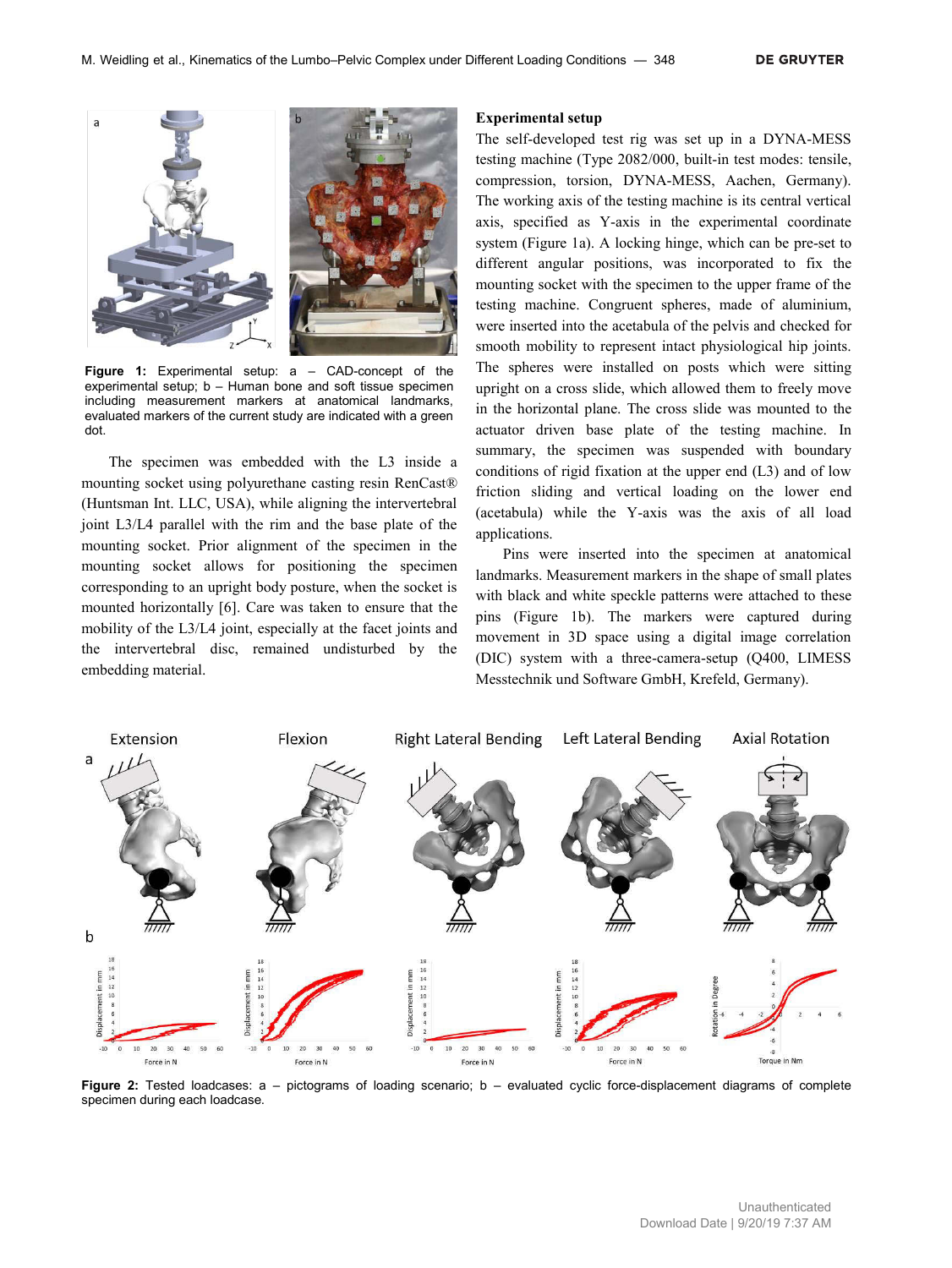

**Figure 3:** Kinematic results of relative motion between L3 und sacrum for all tested loadcases. Above – Loadcase specific main components of relative motion are shown in anatomical body coordinate system and indicated in red; Middle – Rotational components of 3D relative motion; Below - Translational components of 3D relative motion.

#### **Experimental procedure**

The loading scenarios are shown in Figure 2a. Extension, flexion, right and left lateral bending motion are each tested individually. To examine extension and flexion, the locking hinge was pre-set to 20° anterior/posterior tilt with regard to the horizontal plane (XZ), respectively (Figure 2a). In right and left lateral bending, the locking hinge was pre-set to 45° right/left lateral tilt with regard to the horizontal plane (XZ), respectively (Figure 2a), while the cross slide (XZ) was locked in the Z-direction to allow only lateral movement. Thereby, only one acetabulum was engaged, which is corresponding to the body posture of one-legged stance. The specimen was loaded at a rate of 1 mm/s along the Y-axis. Ten cycles with a maximum compression force of 56.25 N were recorded.

During axial rotation, the specimen was fixed in neutral position so that the mounting socket and, thereby, the intervertebral joint L3/L4 were orientated parallel to the horizontal plane. The torque actuator of the testing machine is located at the upper fixture of the machine. Therefore, the load was introduced into the specimen via the L3 as a rotation around the Y-axis. Five cycles of rotation from left to right and reverse were tested at a rate of 1°/s with a maximum torque of 5.625 Nm, respectively. To balance out the weight of the hanging specimen, the base plate actuator was set to apply a constant counter-acting support force in Ydirection during the test procedure, equal to the previously measured weight of the specimen.

Experimental procedures lasted not more than 20 hours at room temperature (23°C, 50% humidity), during which the specimen was kept moist at all times [6].

#### **Evaluation**

Image data were recorded over the entire motion sequence and analysed with the image correlation software Istra 4D V4.4.4, Dantec Dynamics, Skovlunde, Denmark. 3D coordinates analysed at measurement points on each marker had to be translated to the underlying landmark on the bone surface. Therefore, coordinates were shifted by the free standing length of the attached pin, respectively. The relative motion between two bony landmarks was then evaluated in all six degrees of freedom (Matlab R2015b, MathWorks, Natick, MA, USA).

For more intuitive readability, the final results were transferred to the anatomical body coordinate system (xyz), which is commonly used to describe an orientation with regard to an upright body posture. Hence, the xy-plane is congruent with the frontal plane and the xz-plane is congruent with the transverse plane (Figure 3).